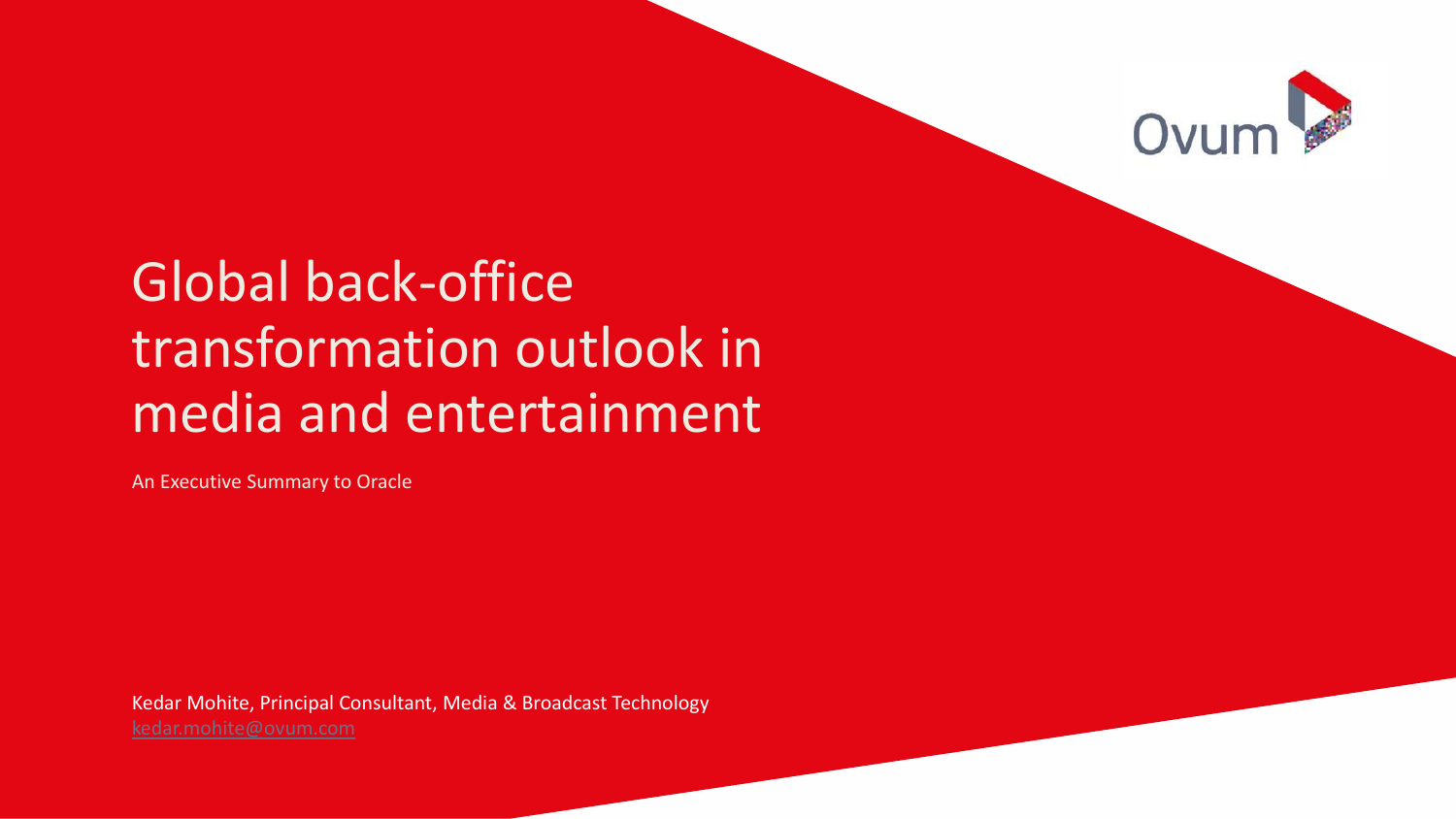# Global Executive summary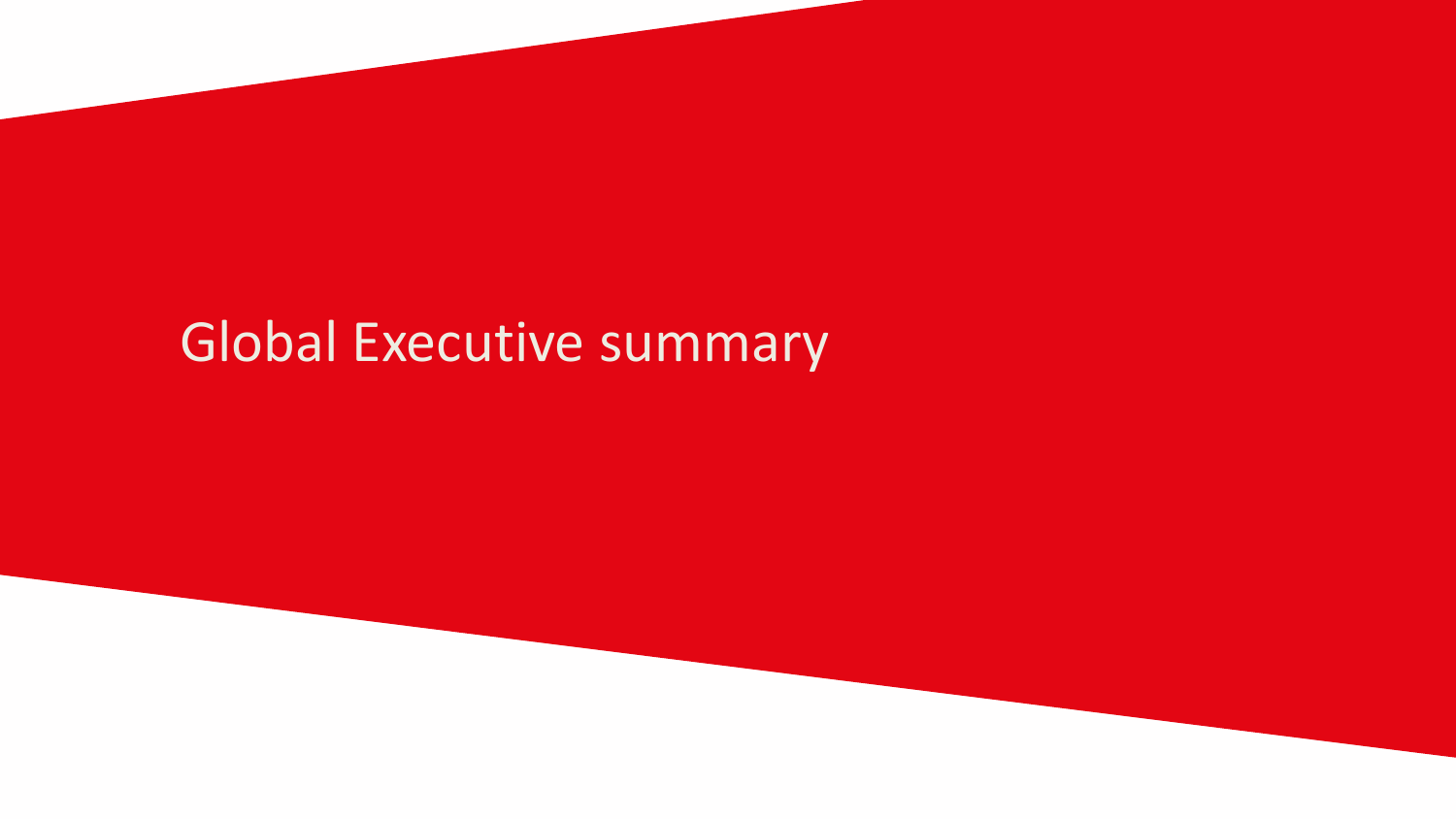# Operational, and technology challenges are core pain points for 74% of media enterprises with on-premise systems today

64% of media enterprises highlighted that initial investment into back-office systems was to drive market agility, and operational excellence business priorities.

Results from this research show a conservative, but incremental cloud investment approach with 56% of media enterprises with onpremise systems having no intention to migrate to the cloud today.

Leadership challenges, and cloud vendor not meeting business requirements are believed to be the leading barriers and challenges for 67% of media enterprises.

Cost transparency, standardized quicker deployment cycle, real-time access to innovative technology enhancements, and strong regional & local governance will push over half (53%) of on-premise media enterprises unwilling to embrace cloud today on the transformation journey within the next 12-24 months.

66% face minor, and major challenges with performance monitoring, personalized employee experience, DIY self-service application, and real-time data sharing and collaboration functions today.

Media enterprises in Asia-Pacific to earmark 1.6-2.5x higher back-office transformation budget as compared to North America, and EMEA counterparts.



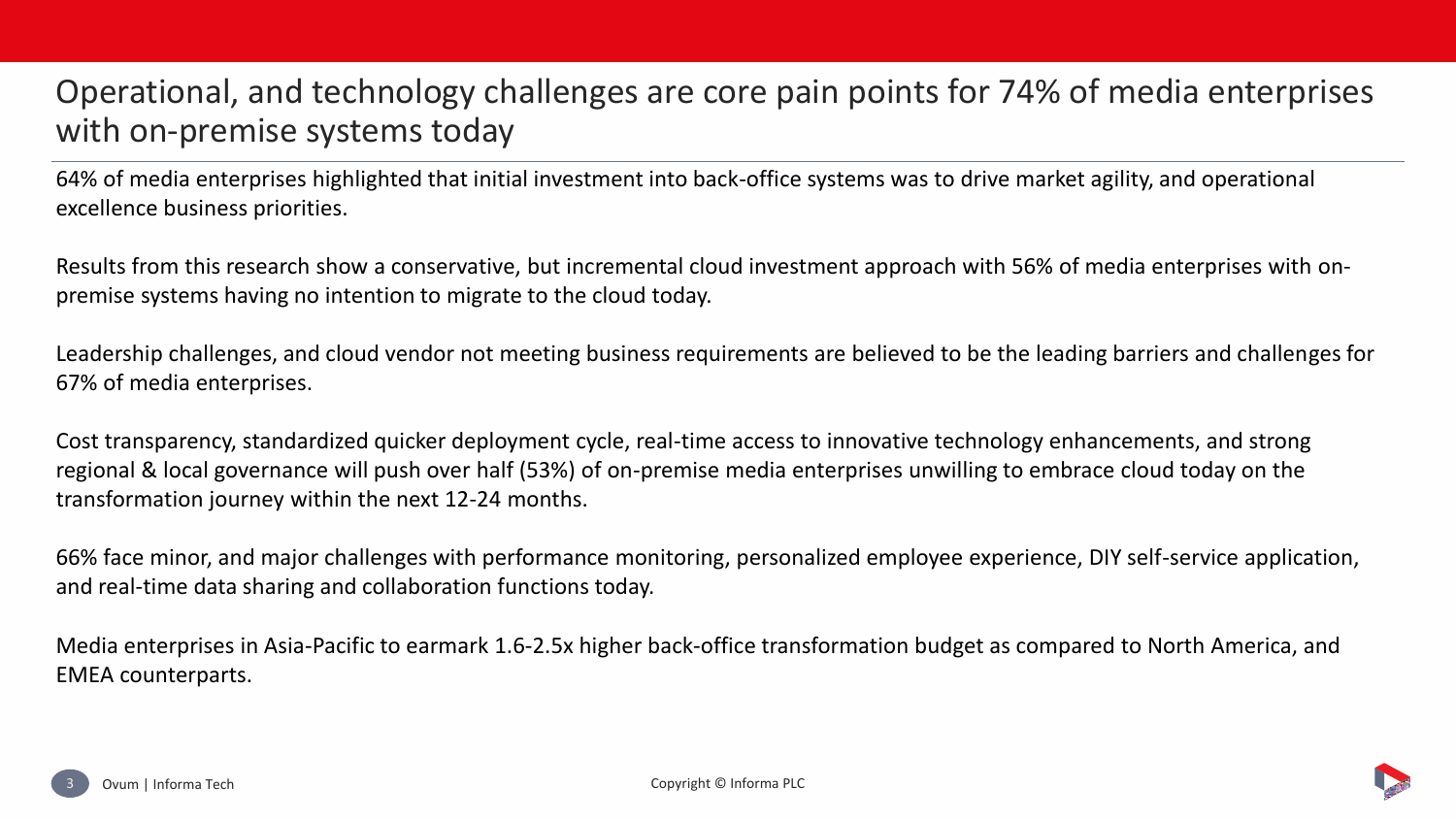# Global Cloud Back-office Executive summary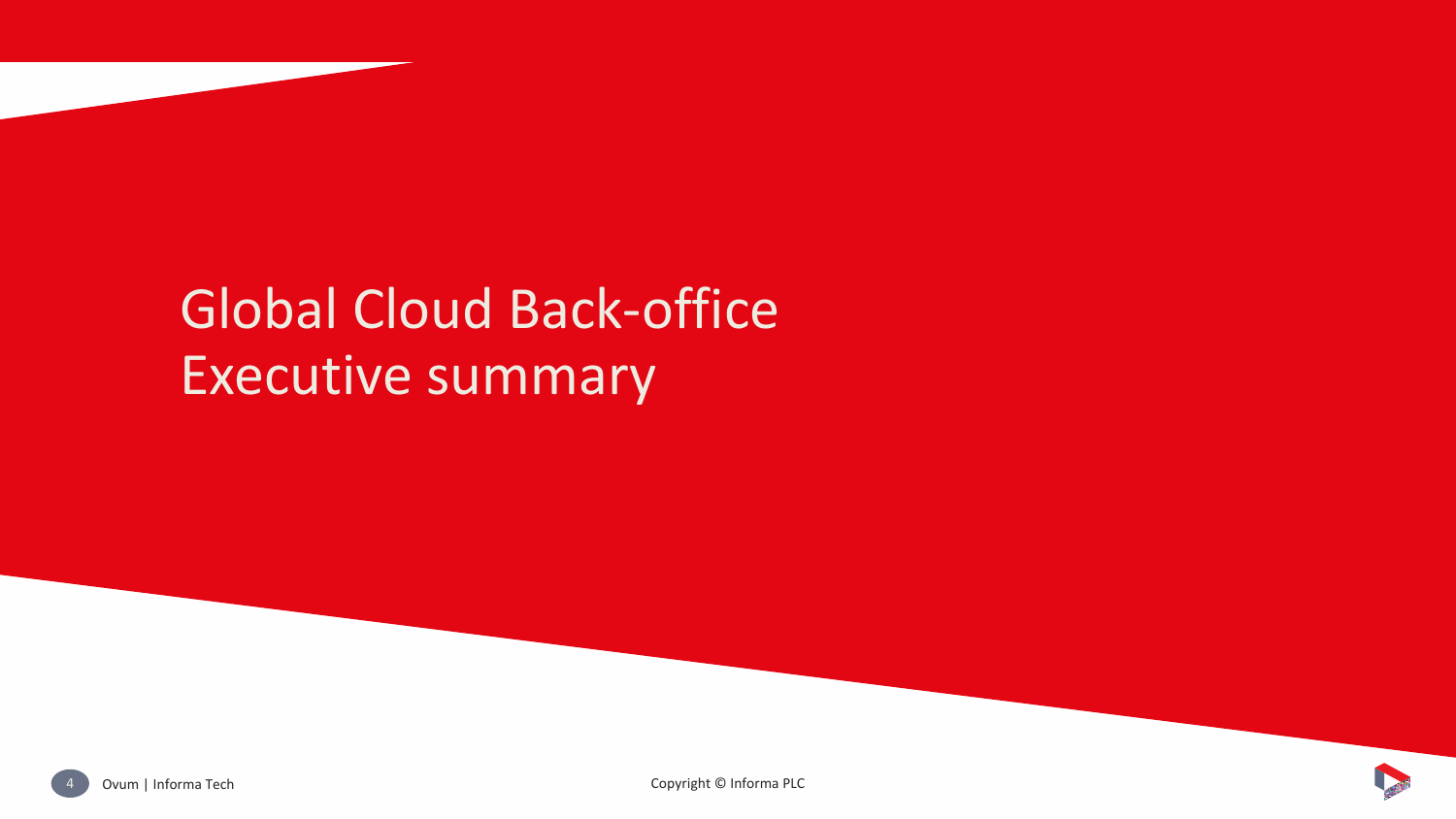### By 2021, 44% global media enterprises will have moved their back-office systems on the cloud

60% surveyed revealed that enhancing operational excellence, and productivity is the core objective when embarking on a cloud back-office transformation project.

100% of those who have implemented cloud back-office systems are satisfied with the benefits achieved. Comparatively, 20% of those who have not implemented a cloud back-offices system are dissatisfied with their existing on-premise deployments.

Asia-Pacific, and North America are at the forefront of cloud back-office system adoption with 54% of media enterprises planning to embark on the journey by 2021.

41% of final purchasing decision makers of cloud back-office systems revealed that Oracle is their leading preferred vendor for the transformation journey.

83% revealed that cloud back-office transformation immensely enhanced personalized employee experience and real-time data sharing functionalities.

60% of respondents highlighted that robust vendor technology road-map remains the core influencer in selection process.

40% believe that lack of clear vision, and ownership among top management is a vital hinderance for cloud adoption.

5 Ovum | Informa Tech Copyright © Informa PLC In the next 12-24 months, 51% are likely to embed mobile, and digital assistants with their agile back-office systems to accelerate operational excellence.

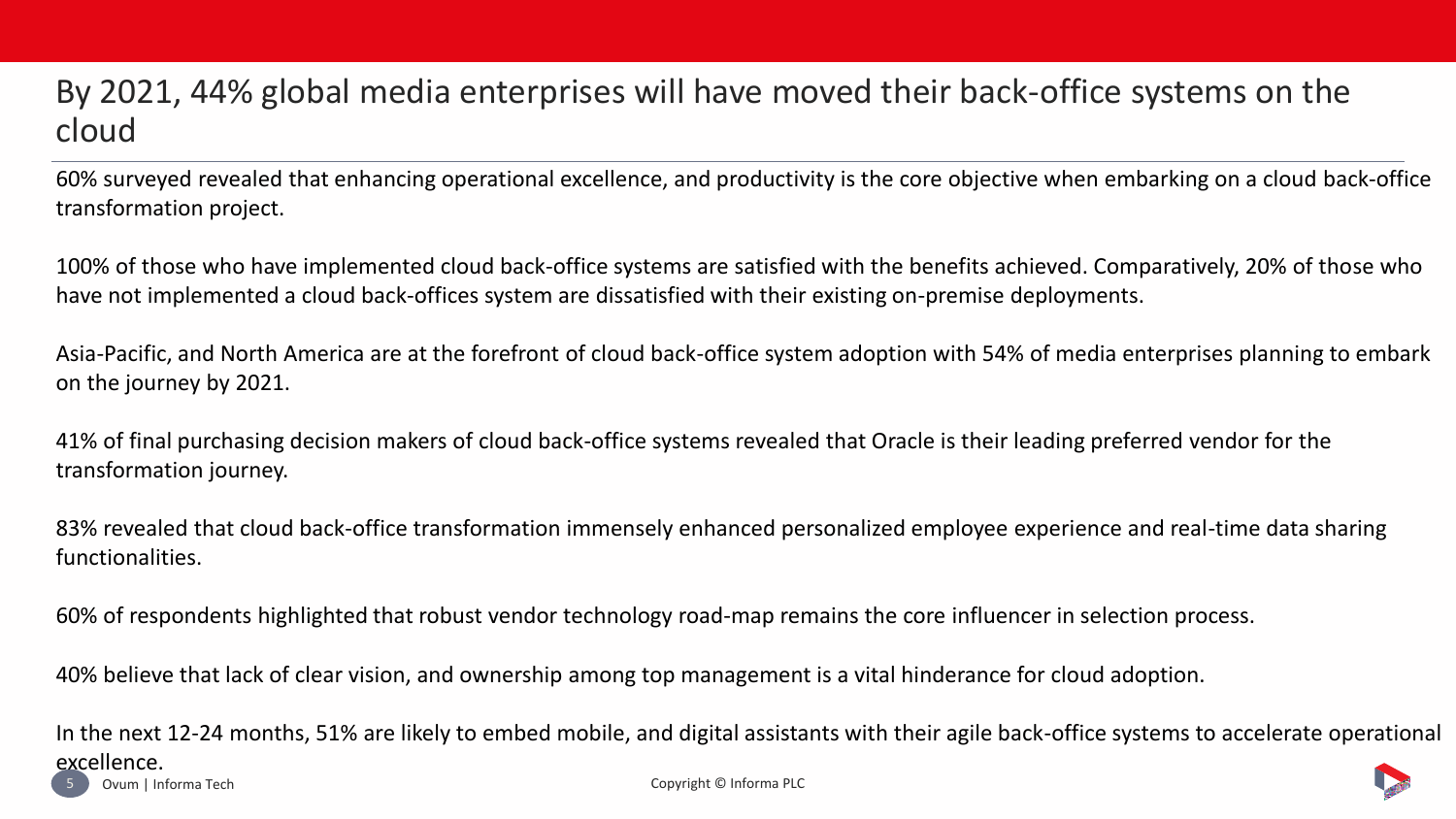Global business priorities: Market agility remains the core driver to invest in a back-office system

- The key business objective in back-office system investment is to accelerate market agility. Enterprises are looking to accelerate time to market to meet changing business requirements, thereby securing competitive edge and market share with improved customer engagement.
- At 31%, operational excellence is also listed as a key factor in back-office system decision making.



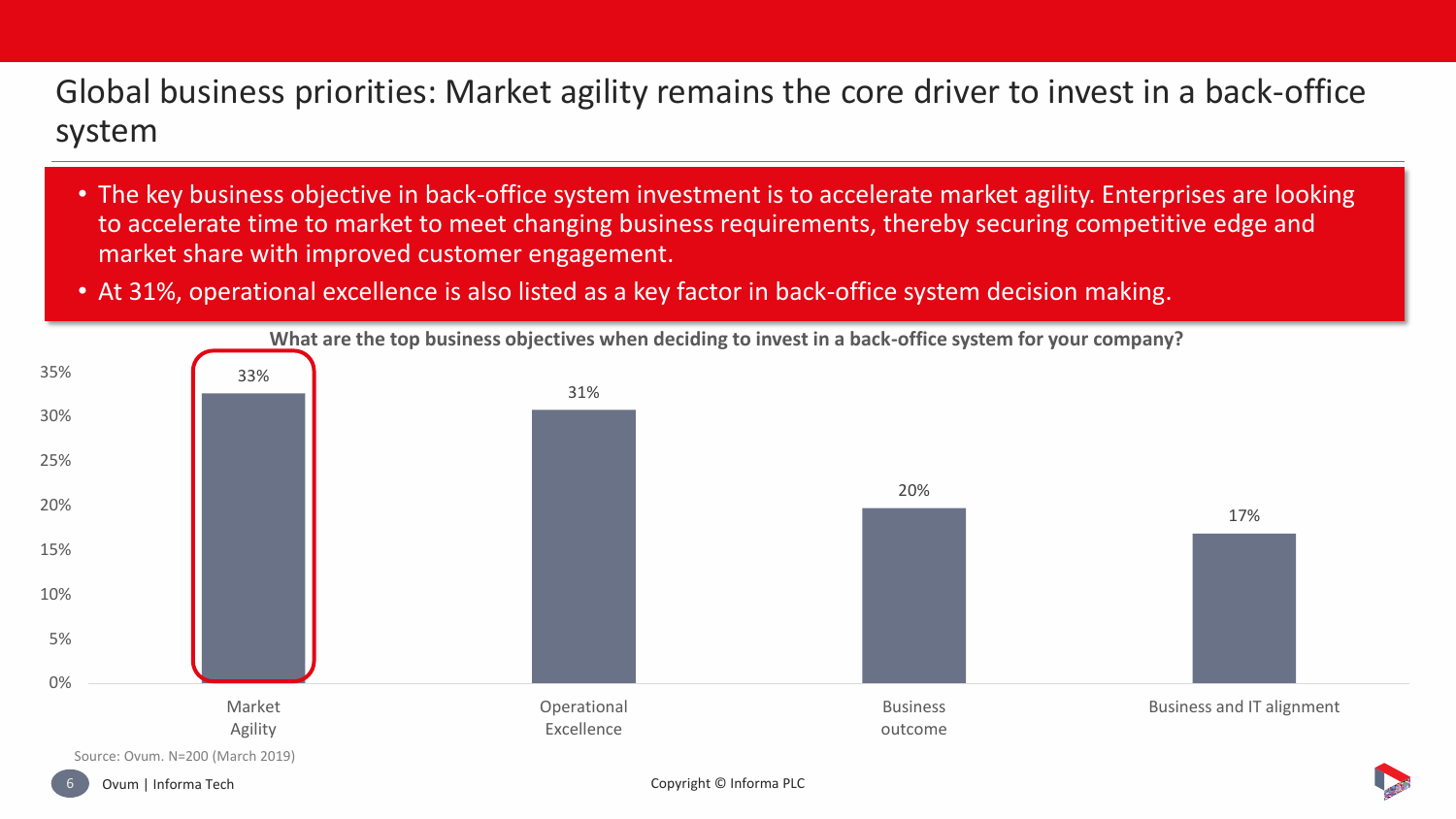## Global Current ERP, EPM, and Procurement system satisfaction: 31% enterprises are dissatisfied in 2019

• 17% are highly dissatisfied with their existing procurement system. Slightly less are highly dissatisfied (12%) with their ERP systems. 20% of enterprises with on-premise systems are dissatisfied as compared to 100% satisfaction across businesses those have embraced cloud in the past 5 years.





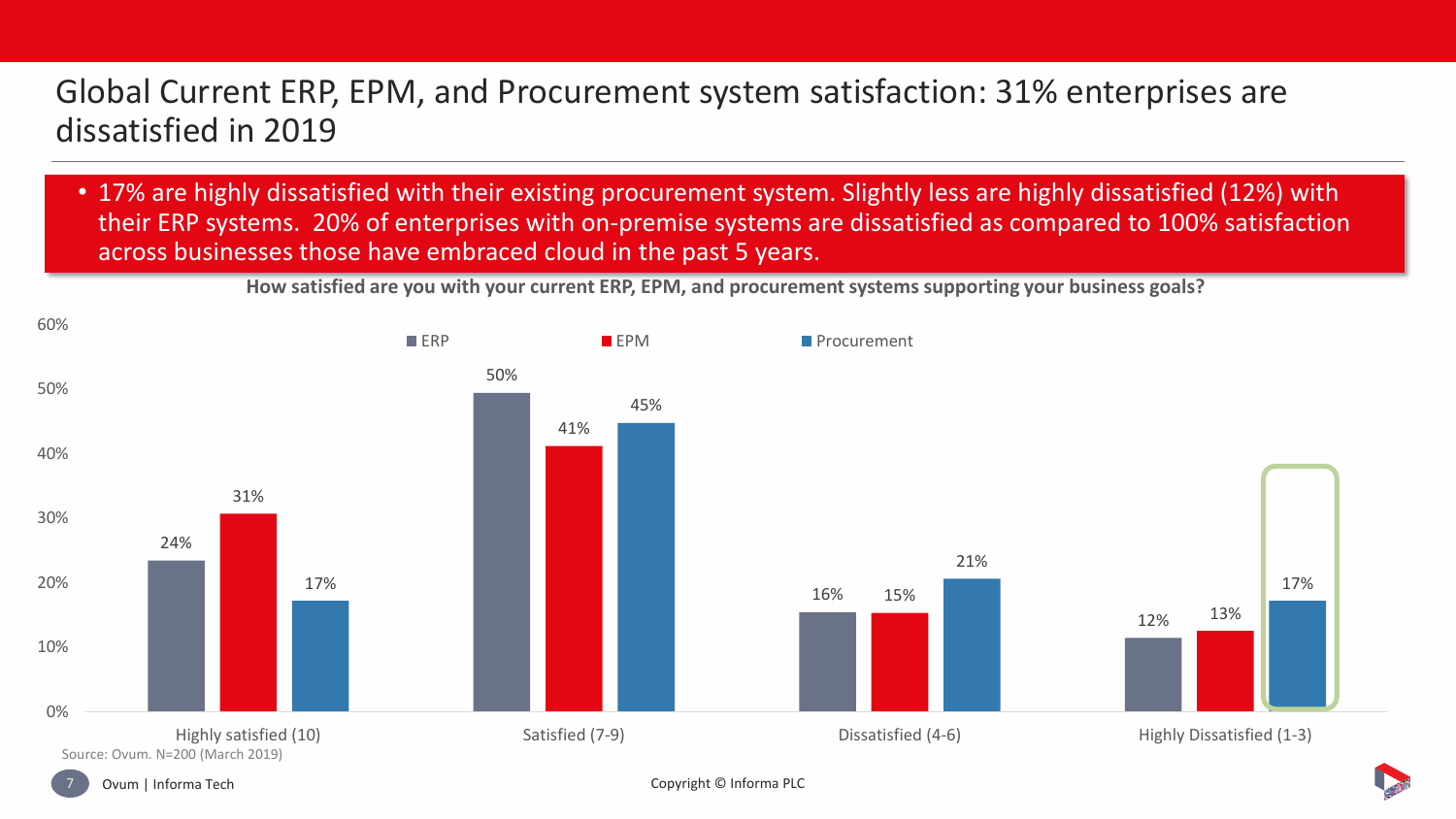#### Global Current system pain points: Technology issues stands out

- 74% of dissatisfied respondents highlight technology (slower upgrade cycle, costly infrastructure, outdated platform) and operational (inefficient resource utilization, fragmented analytics and financial data, poor local, and regional support services) as the core pain points.
- Obsolete systems (increasing revenue leakages, not meeting business objectives, and inability to support newer business) is a tertiary pain point for 26% of respondents.



**What are some of the leading pain points which contribute to lower satisfaction?**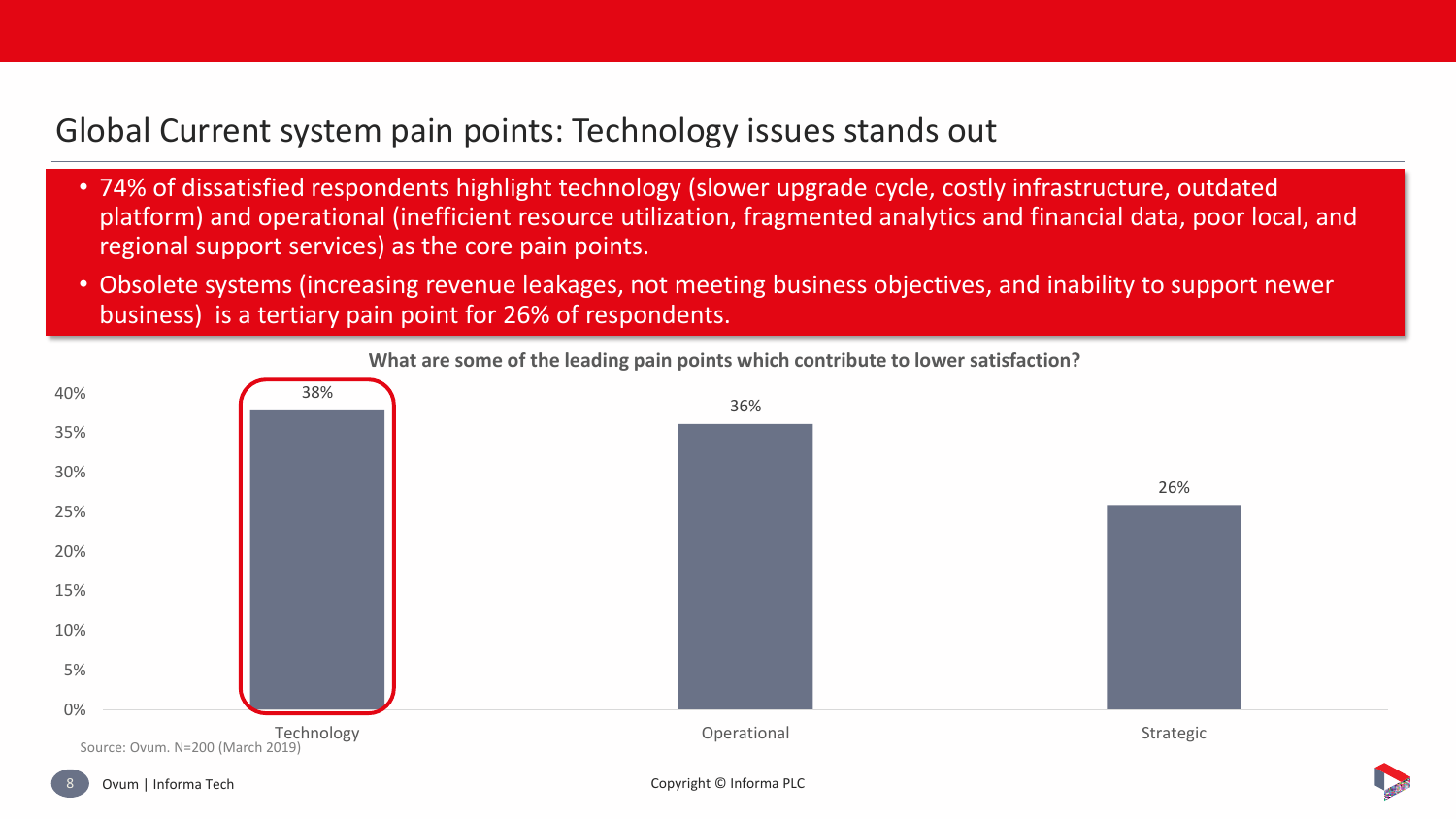# Global Current system functionality challenges: personalized employee (UI), and crossfunctional performance monitoring are core issues

#### **Thinking about technology capabilities, which of these are easy/challenging with your current back-office system?**

- 17% 18% 15% 14% 14% 18% 16% 36% 34% 33% 29% 40% 33% 37% Real-time analytics along with executive dashboards and reporting Workflow orchestration to adapt to changing business needs Predictive business investment scenario planning Omni-channel, multi-device (access via mobile, tablet) support DIY self-service application development Personalized employee experience (UI) Real-time data sharing, collaboration capabilities with third party enterprise applications Cross-functional performance monitoring and analytics for better visibility  $\blacksquare$  Very easy  $\blacksquare$  Some effort required  $\blacksquare$  Major effort required  $\blacksquare$  Not possible
	- 18% 28% 36% 27% 27% 32% 37% 27% 32% 29% 19% 22% 21% 21% 22% 20% 18% 19%
- 66% face minor, and major challenges with performance monitoring, personalized employee experience, DIY self-service application, and real-time data sharing and collaboration functions.
- About a fifth of respondents revealed that their current system cannot offer performance monitoring capabilities, real-time data sharing, or predictive investment scenario planning.



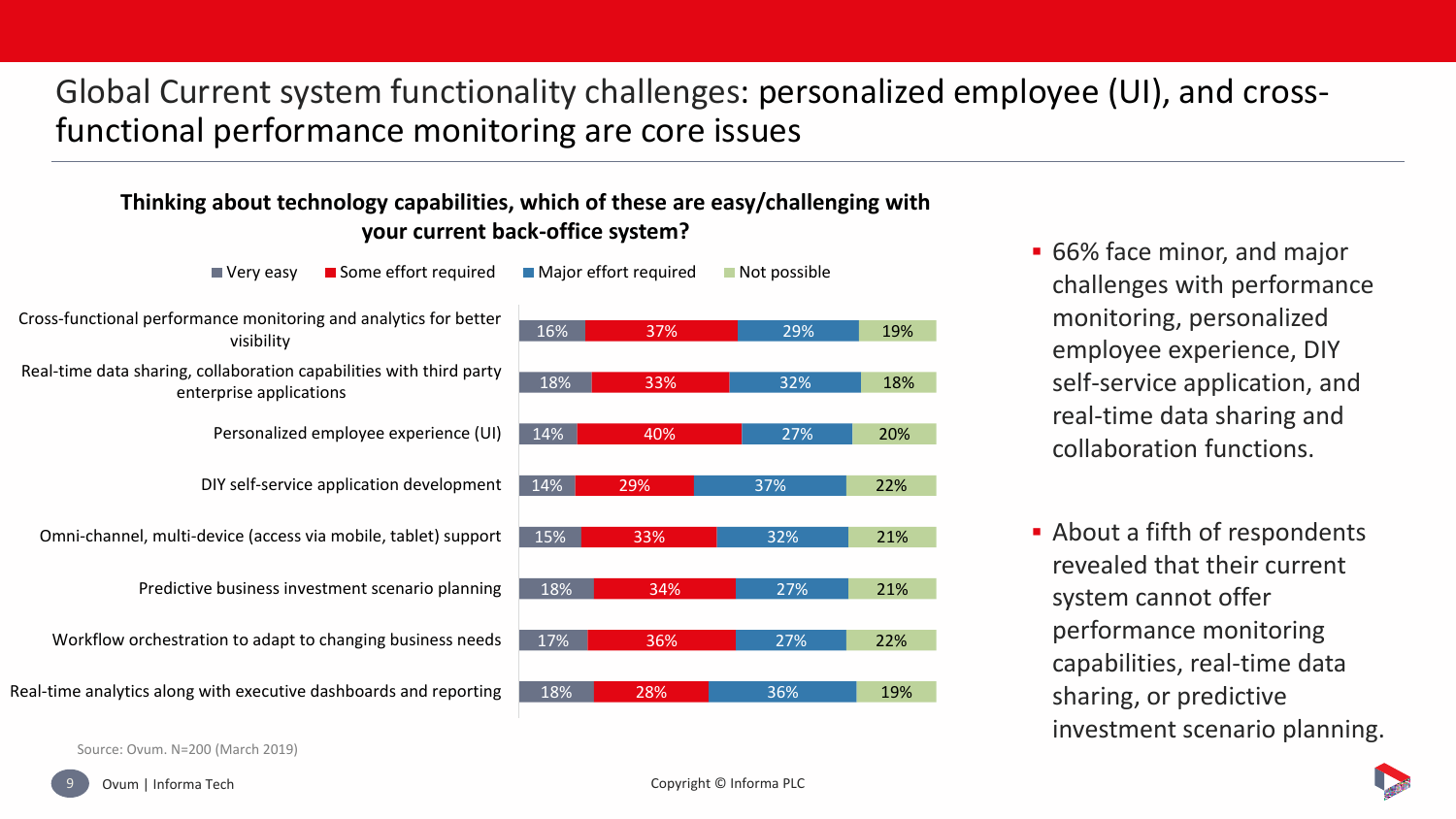# Global cloud back-office transformation road-map: 44% of respondents say they will be in the cloud within the next two years

- 18% of current on-premise deployments will be moving to cloud in the next 12-24 months
- Media enterprises are still in the nascent stage of back-office transformation with only 12% reporting cloud deployment.

#### **What has been the current deployment mode?**



|    |     |     | 56% |     |     | 18% |     | 12% | 15% |      |  |
|----|-----|-----|-----|-----|-----|-----|-----|-----|-----|------|--|
| 0% | 10% | 20% | 30% | 40% | 50% | 60% | 70% | 80% | 90% | 100% |  |

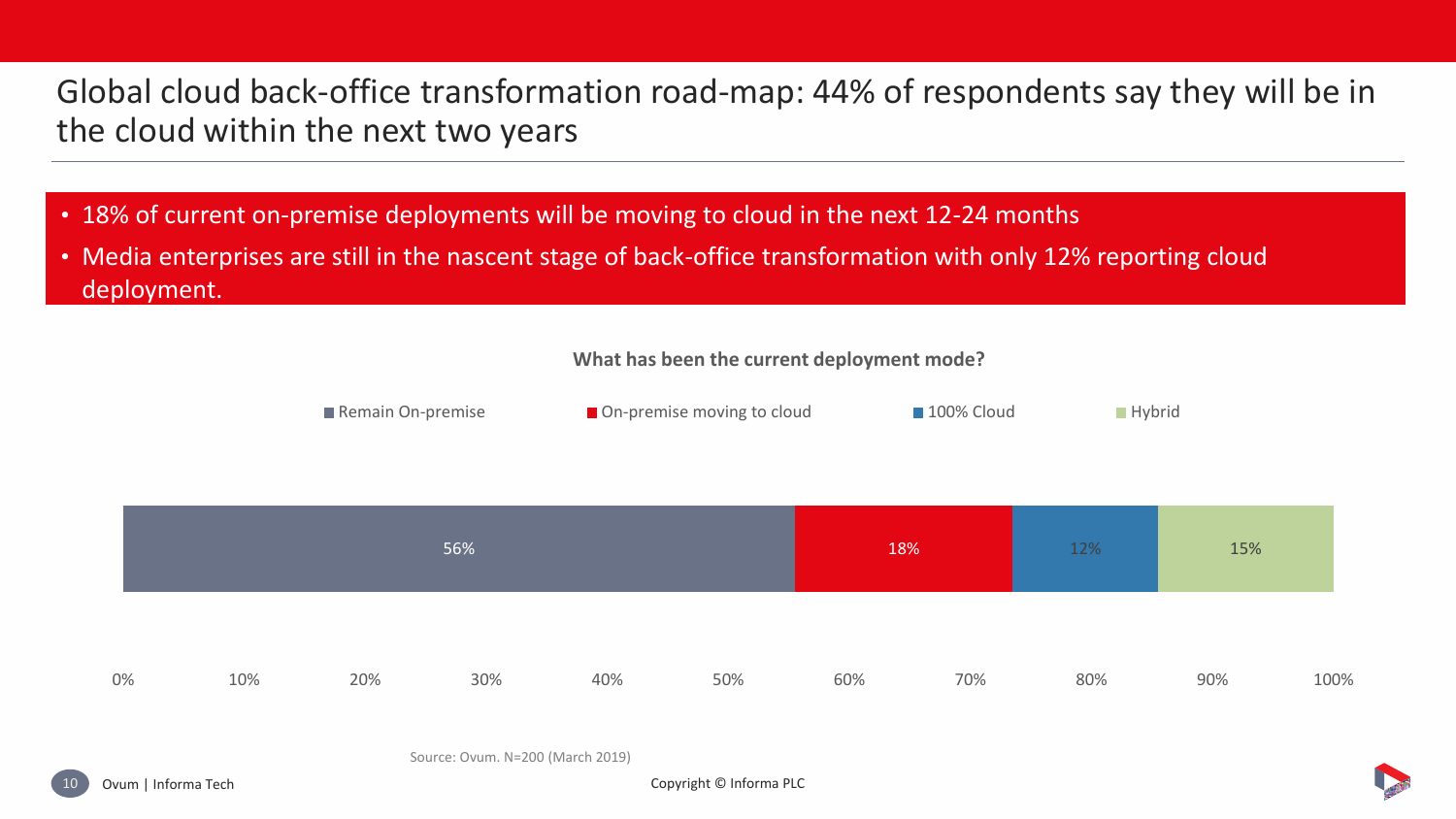Global cloud back-office transformation pain points: Lack of clear vision, and ownership among top management

• Leadership barriers including CXO/CIO conservative procurement approach, poor executive leadership, incomplete and continuously changing transformation framework are leading pain points highlighted by 40% of respondents.



**What were the most significant barriers to moving to the cloud?**

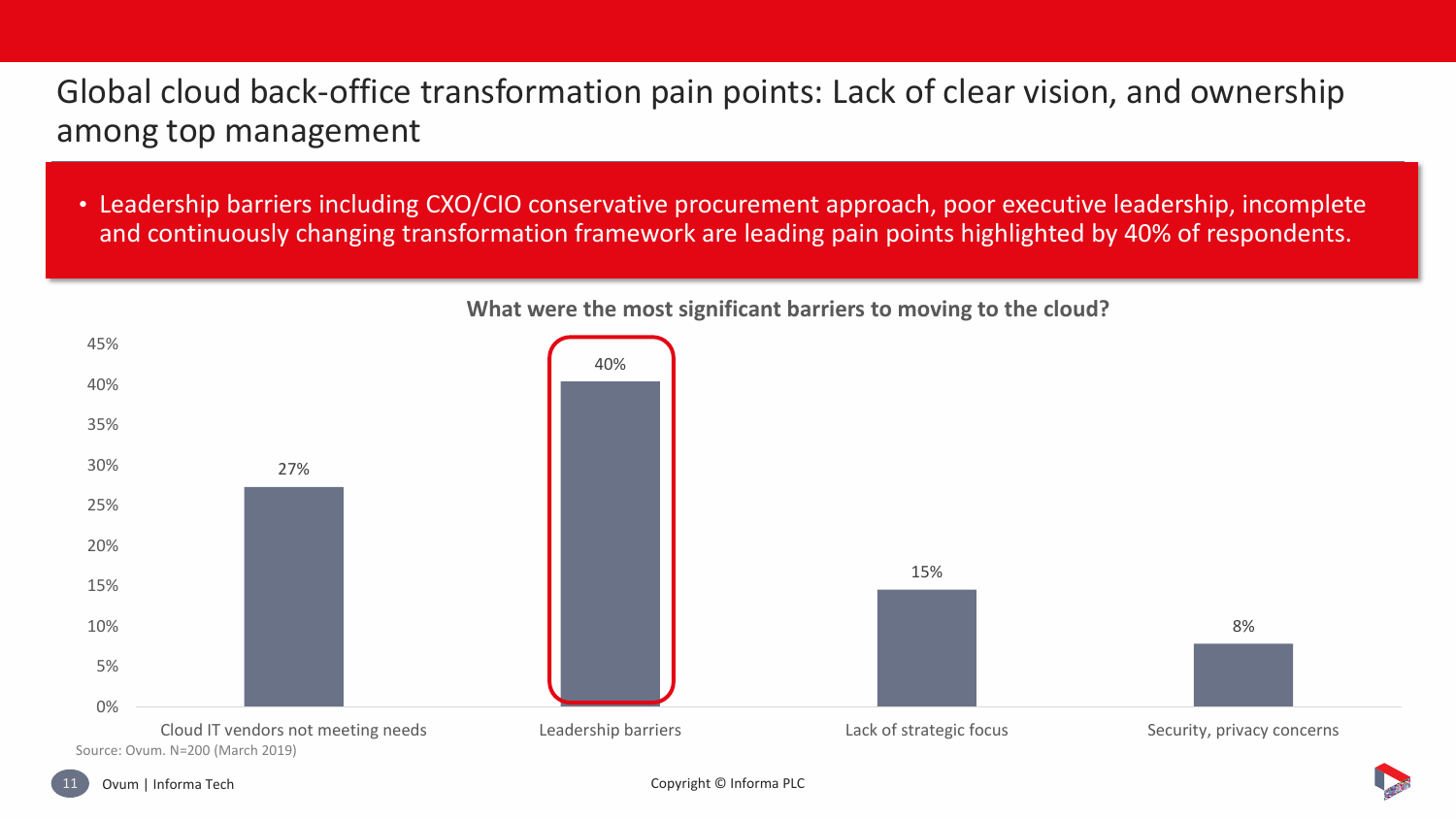# Global cloud transformation benefits: Operational excellence, and productivity are key advantages

- 24% of respondents believed that cloud migration enabled them to accelerate expansion into newer markets and improve resource utilization rates.
- Among the 64% who noted an operational advantage, 12% said back-office transformation improved compliance and security across their business units.



**What were (or will be) the advantages your business realized through this**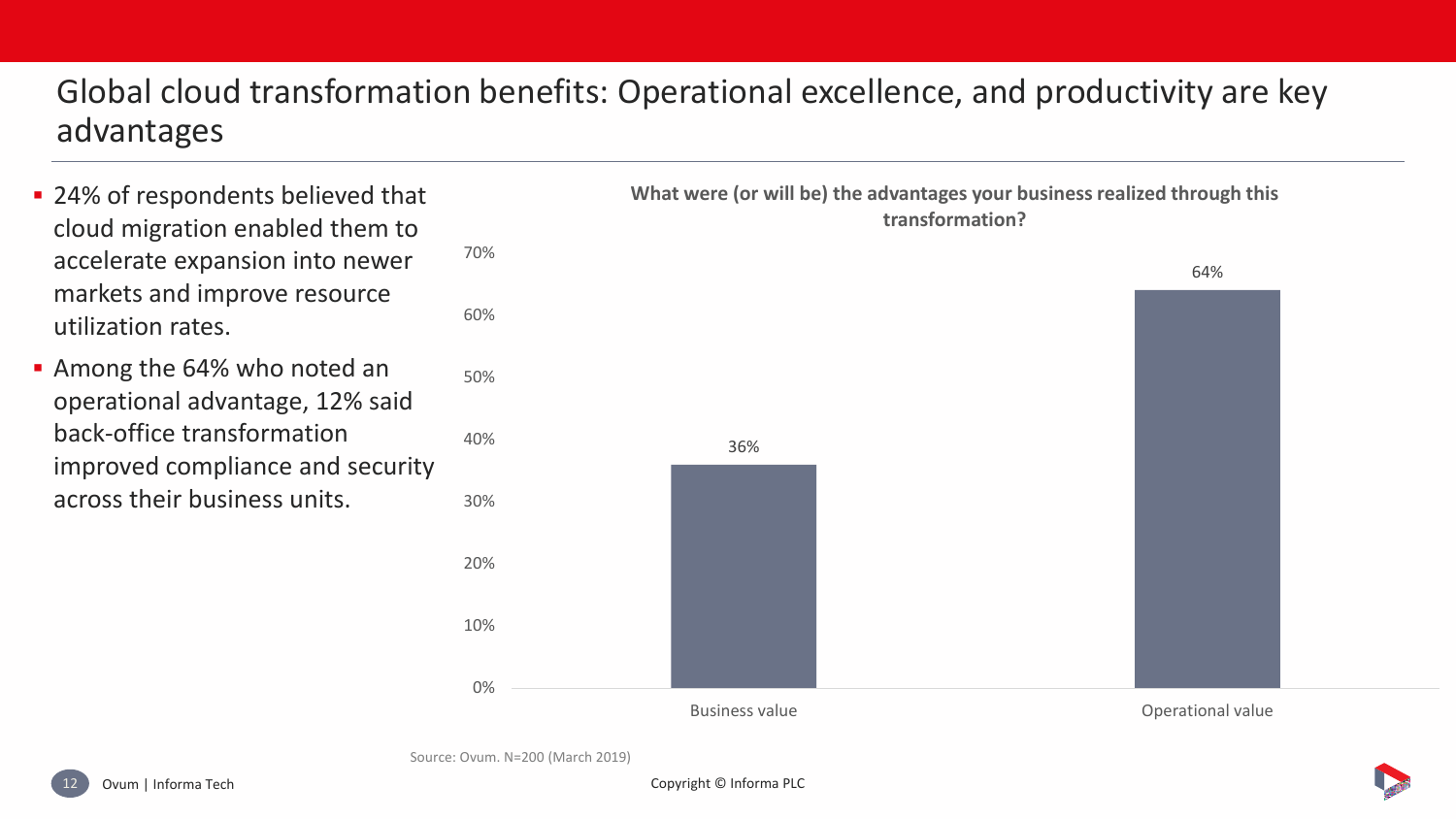## Global cloud vendor ranking: Oracle the leading preference for back-office transformation

- 41% of respondents with final purchasing authority highlight Oracle as their preferred vendor in back-office transformation.
- 51% of respondents revealed that SAP is the 2<sup>nd</sup> most prominent vendor in the cloud back-office space. Almost a quarter (23%) of respondents select Microsoft as the third vendor.





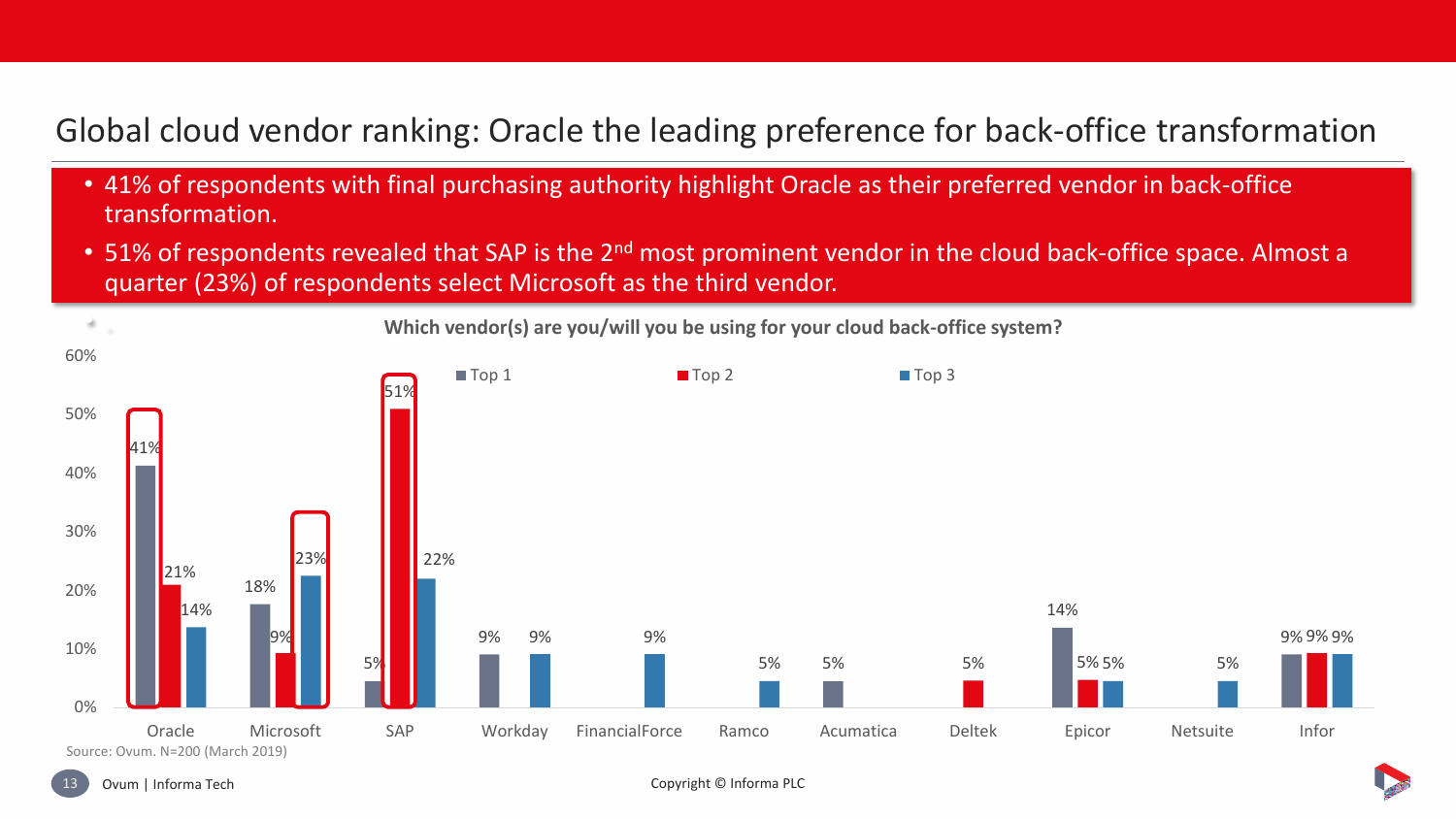# Global cloud vendor competencies: industry-focus capabilities and cloud subscription pricing at the center of customer acquisition strategy

• Vendors' technology roadmap remain the core influencer in selection process, as highlighted by 60% of respondents.

• Market positioning and a highly diversified partner ecosystem are crucial factors when selecting a cloud vendor in the media space.

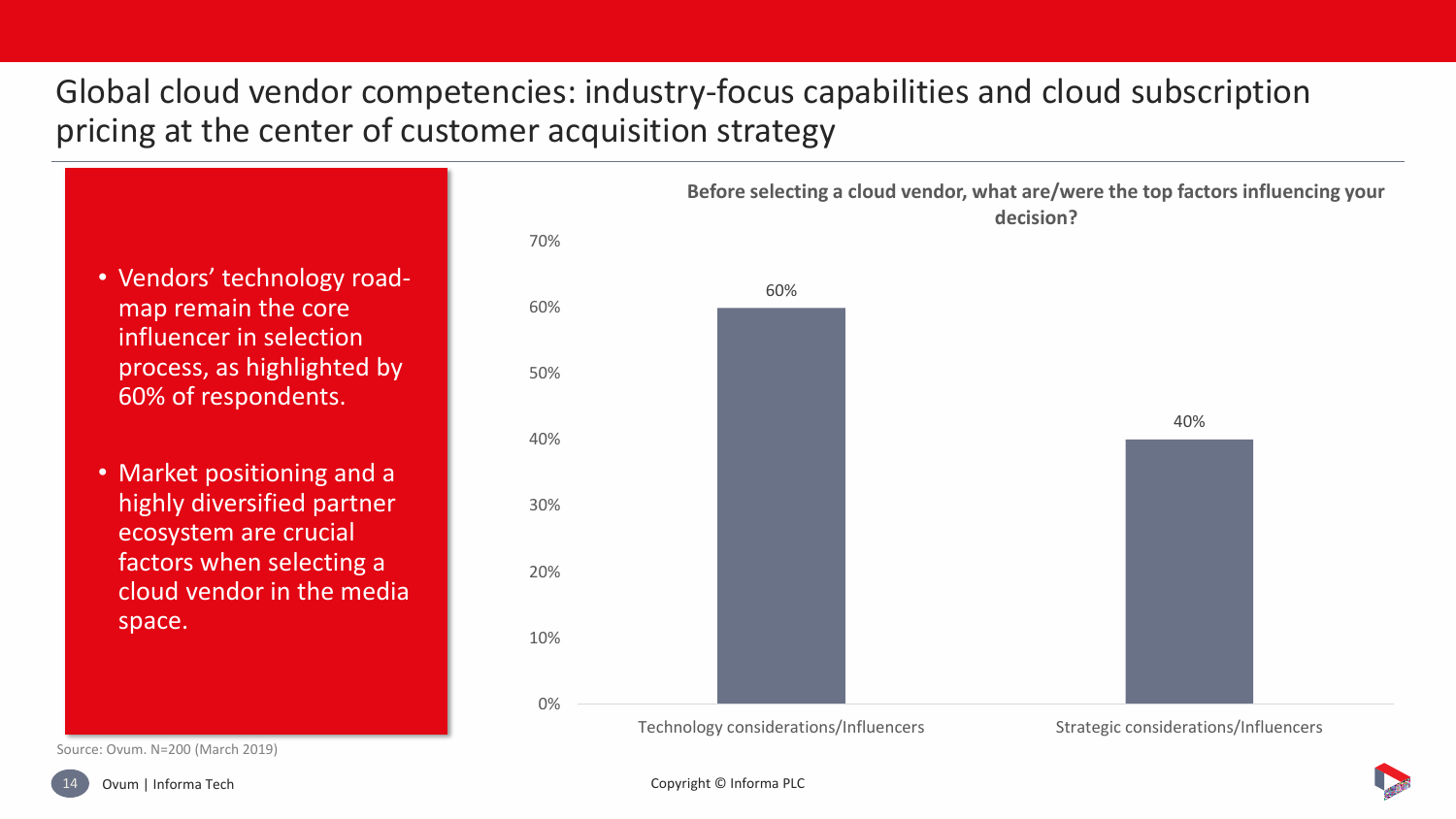#### Global future functionality roadmap (1): Mobile and digital assistants and AI will lead emerging technology investments

- Mobile and digital assistants, followed by AI, are noted as the most relevant technologies to assist media enterprises in improving monetization and operational productivity. 23% are not at all interested in any of the emerging technologies.
- Respondents have a strong inclination towards pre-embedded emerging technologies, resulting into significant adoption in coming years.

**Which of the following emerging technologies are most relevant to you and what are some of the use cases around them?**



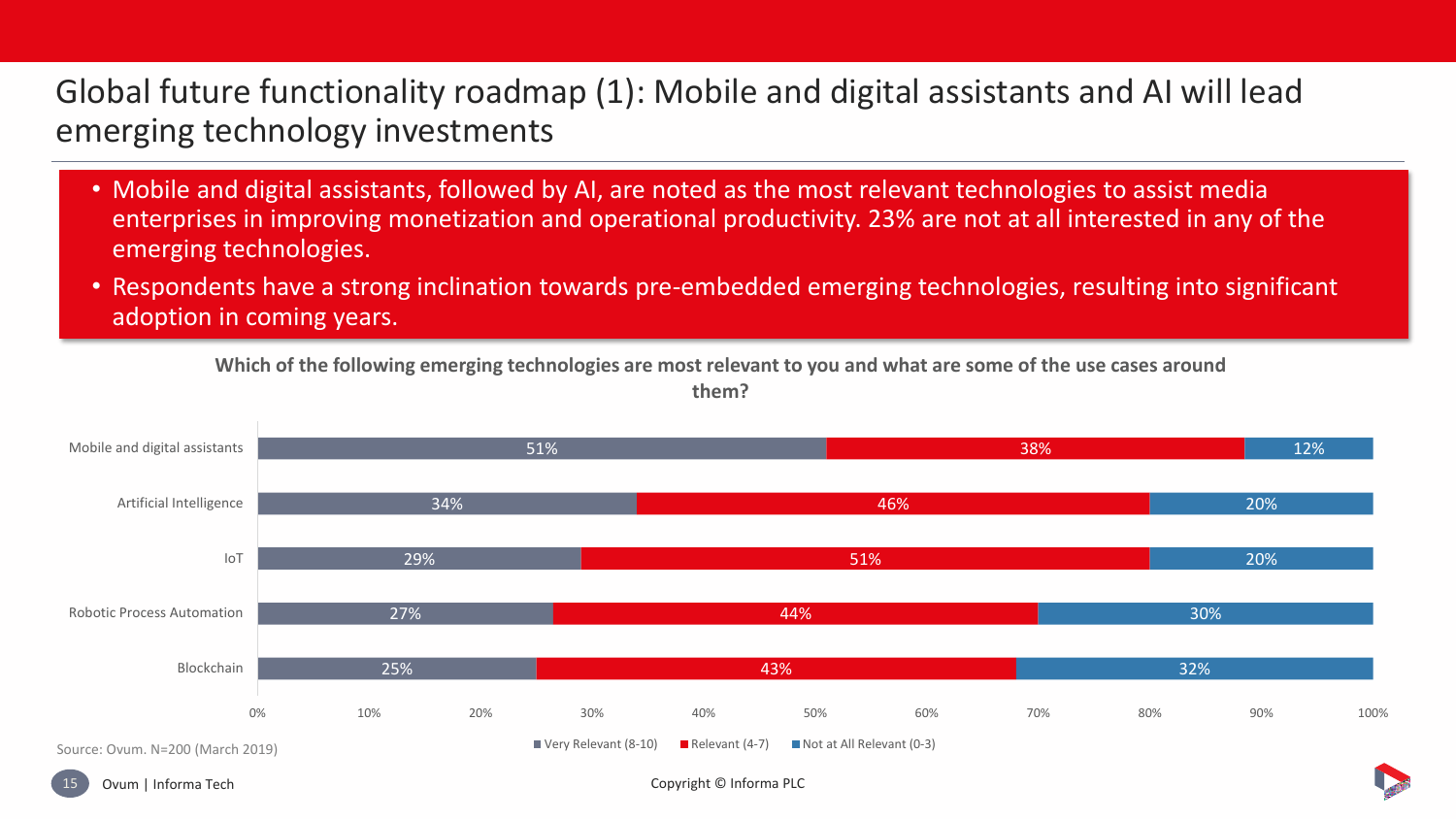# Global future functionality roadmap (2): Ease of implementation, and regional/local support vital differentiation capabilities

- Functionalities such as analytics & AI, and collaborative UI enabling media enterprises enhancing operational efficiencies are crucial in the next 2-3 years, as stated by 31% of respondents
- Ease of implementation, and global support encompassing flexible deployment, a robust local/regional partner ecosystem, along with support services remain an important characteristics of future ERP/EPM/Procurement systems as highlighted by 16% of respondents.



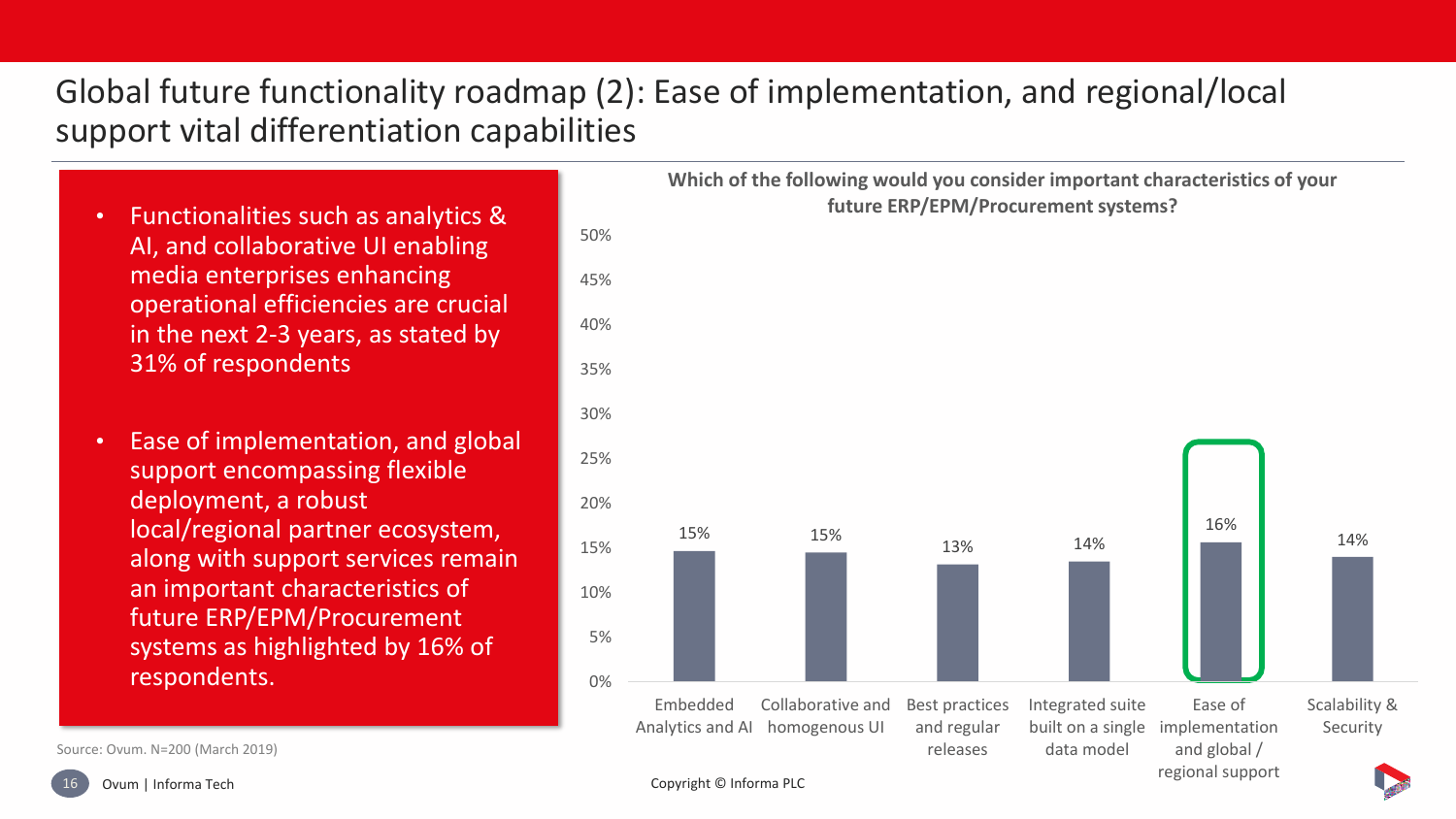#### Demographics



**Respondents by organization type**

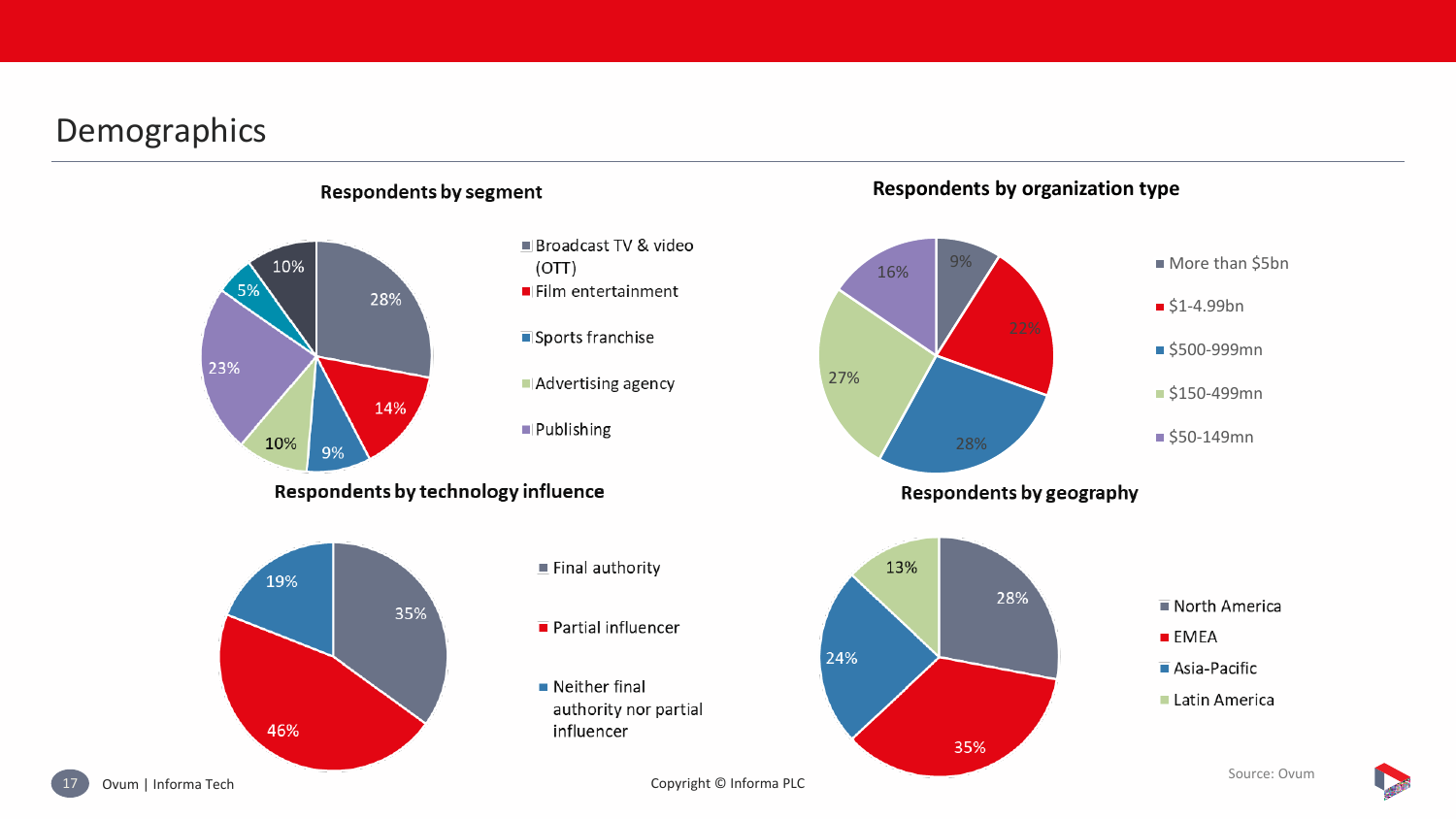#### Appendix

#### **Methodology**

The back-office transformation survey carried out across seven media segments in four regions using CATI research methodology is the primary source of the insights detailed in this presentation.

#### **Further reading**

"Five key trends to watch from NAB Show Las Vegas 2019," SPT004-000039 (May 2019) *Enterprise Case Study: Using ERP to streamline business processes*, INT004-000025 (December 2018) *SWOT Assessment: NetSuite Release 2018.1*, INT001-000083 (July 2018)

#### **Author**

Kedar Mohite, Principal Consultant, Media & Broadcast Technology

[kedar.mohite@ovum.com](mailto:kedar.mohite@ovum.com)

#### **Ovum Consulting**

We hope that this analysis will help you make informed and imaginative business decisions. If you have further requirements, Ovum's consulting team may be able to help you. For more information about Ovum's consulting capabilities, please contact us directly at consulting@ovum.com.